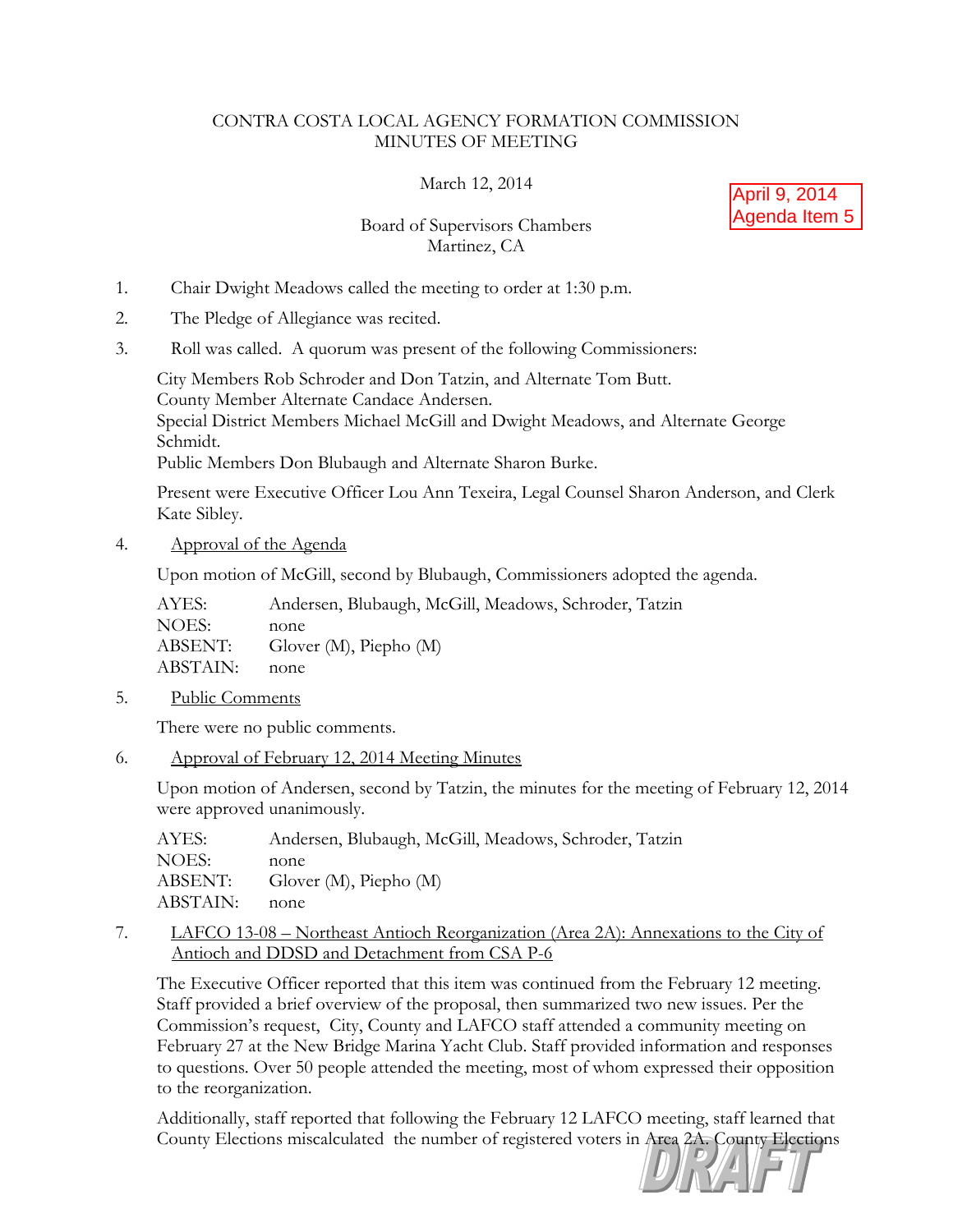reports there are actually 13 voters instead of nine as previously reported. This makes the area "inhabited" rather than "uninhabited," and changes the protest proceedings and thresholds.

The Chair opened the public hearing.

Don Wilson, representing the Sportsmen Yacht Club (SYC), spoke in opposition to the reorganization and presented a list of 76 signatures of those also opposed.

Freda Lucido, Board Secretary for the SYC, referenced a letter to LAFCO from Steve Klee, Chairman and Manager of the New Bridge Marina, in support of annexation to the City of Antioch. Ms. Lucido stated her disappointment in Mr. Klee's letter, and averred that , if the septic system failed, they would get it fixed. She opposes annexation.

Maggie Sabovich, representing the Pacific Inter-Club Yacht Association, spoke against the annexation, which would impose a large financial burden on the SYC and might prevent its continued existence. When asked what financial burden would be imposed on the SYC, Ms. Sabovich cited the cost of extending the City's services.

Victor Carniglia, representing the City of Antioch, when asked to respond, noted that the only impact on the SYC would be a proposed half-cent sales tax. Residents of the SYC already receive water from the City, and will not be required to connect to the sewer system unless they wish to do so if their current septic system fails.

Darlene Dawson, opposed to the reorganization, pointed out that she asked at the community meeting if they would have the same sort of "grandfathered" zoning ordinance allowances that Area 2B received; they were told they had "missed the boat."

Mr. Carniglia confirmed that the latest developments in this reorganization would be brought to the Antioch City Council on March 25. Chair Meadows urged all residents of Area 2A to attend that meeting.

The Chair closed the public hearing.

Commissioner McGill asked Mr. Carniglia about the attachment referenced by Ms. Dawson. Mr. Carniglia explained that it responded to a number of residents' concerns, which the City could address by pre-zoning. In the case of Area 2A, zoning had already been done. However, he could recommend to the City Council that it adopt a policy providing similar assurances. Commissioner McGill encouraged him to work with the City Council to come up with something like that.

Discussion ensued regarding the ramifications of the erroneous report of registered voters and what could have happened if the Commissioners had approved the reorganization only to discover this error later. LAFCO Legal Counsel Anderson responded and referenced LAFCO law.

Upon motion of Andersen, second by Blubaugh, Commissioners unanimously continued this item to the April 9, 2014 regular meeting, to be held at 1:30 p.m. in the County Board of Supervisors Chamber.

AYES: Andersen, Blubaugh, McGill, Meadows, Schroder, Tatzin NOES: none ABSENT: Glover (M), Piepho (M) ABSTAIN: none

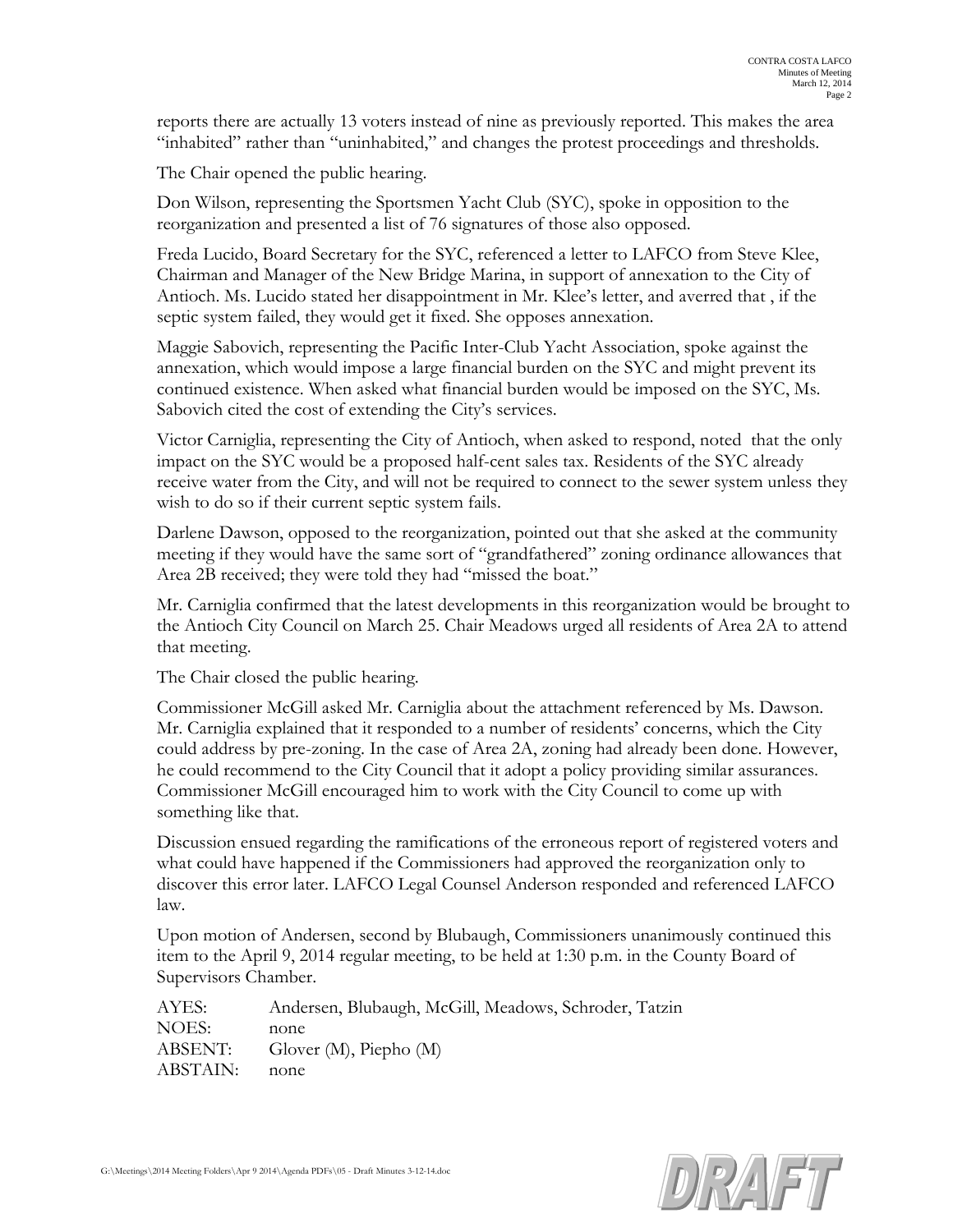## 8. Proposed Budget for FY 2014-15

The Executive Officer presented the proposed budget for FY 2013-14, noting a slight increase of less than one-half of one percent due primarily to increases in personnel costs for two fulltime staff members. The FY 2014-15 estimate for services and supplies will decrease due to a decrease in legal and planning costs. The proposed budget includes funding for the second round countywide EMS/fire services MSR. The year-end fund balance will be used to offset the apportioned contributions from the County, cities, and special districts. Application activity has been low, so the most significant revenues will come from those contributions.

There were no public comments.

Commissioner Blubaugh commended staff and commissioners on a job well done, and asked if there has been a set-aside of \$10,000 each year for unfunded benefit obligations. Staff responded affirmatively, noting that the 2014-15 fiscal year will bring that fund to \$40,000. Commissioner Blubaugh suggested that a footnote be added to the budget noting this.

Upon motion of Tatzin, second by Blubaugh, Commissioners unanimously approved the proposed budget for FY 2014-15; directed staff to distribute the proposed budget to the County, cities, and special districts; and scheduled a public hearing for May 14 to adopt the Final FY 2014-15 LAFCO budget.

| Andersen, Blubaugh, McGill, Meadows, Schroder, Tatzin |
|-------------------------------------------------------|
| none                                                  |
| Glover $(M)$ , Piepho $(M)$                           |
| none                                                  |
|                                                       |

9. Update on Contra Costa County's Emergency Medical Services Modernization Study

The Executive Officer provided an overview of two studies launched by the County, one covering CCCFPD services, and a separate study of EMS, each of which has a separate focus and scope of work supported by two distinct project teams of Fitch & Associates consultants.

The draft EMS study will be released to the public on March 24, and a town hall meeting will be held on April 9. The project team will meet with LAFCO representatives prior to the LAFCO meeting on that same date. The public comment deadline is April 18.

Upon motion of Tatzin, second by Andersen, Commissioners unanimously accepted the report.

AYES: Andersen, Blubaugh, McGill, Meadows, Schroder, Tatzin NOES: none ABSENT: Glover (M), Piepho (M) ABSTAIN: none

## 10. CCCERA Correspondence

There were no comments regarding this correspondence.

11. Commissioner Comments and Announcements

Chair Meadows congratulated Commissioner Butt on receiving the American Institute of Architects California Council's 2014 Lifetime Achievement Award for his "outstanding contributions to the improvement of the built environment."

Commissioner McGill reported that he will attend the CALAFCO Legislative Committee meeting on March 21 and that Executive Officer Texeira will attend as well.